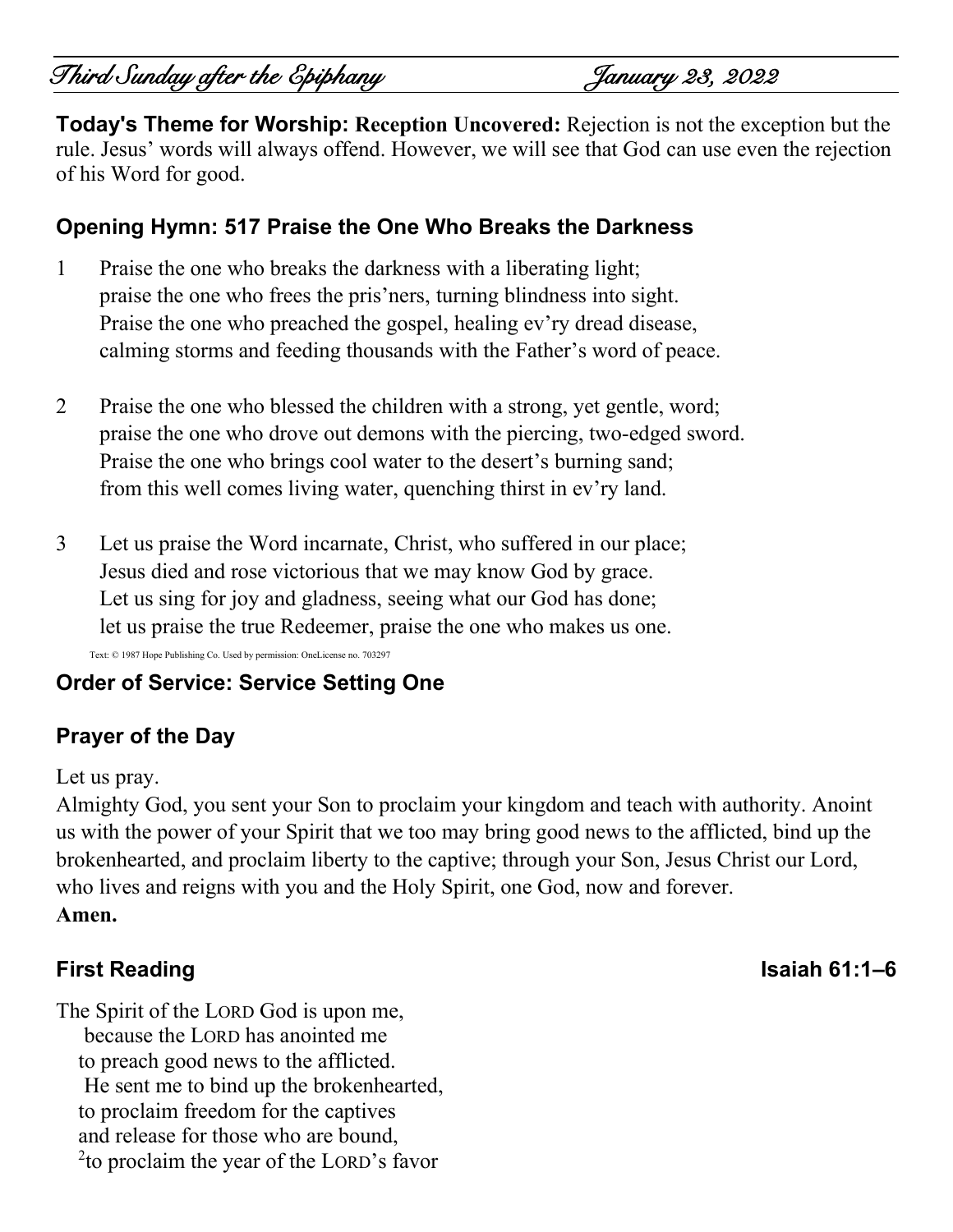and the day of vengeance for our God, to comfort all who mourn, <sup>3</sup> to provide for those who mourn in Zion, to give them a crown of beauty instead of ashes, the oil of joy instead of mourning, a cloak of praise instead of a faint spirit, so that they will be called oaks of righteousness, a planting of the LORD to display his beauty. <sup>4</sup>Then they will rebuild ancient ruins. They will raise up what was formerly devastated, and they will renew ruined cities, which have been devastated for generations. <sup>5</sup>Strangers will stand and shepherd your flock, and foreigners will be your farmers and vinedressers. <sup>6</sup>You will be called the LORD's priests. You will be named ministers of our God. You will eat the wealth of nations, and you will boast about their riches.

P: The Word of the Lord. **C: Thanks be to God.**

## **Psalm of the Day 146B As Long as I Live**

Refrain: Praise the LORD, my heart! My whole life, give praise. Let me sing to God as long as I live.

1 Put not your trust in princes, mortal men, who cannot save. Blessed is he whose hope is in the LORD, the God of Jacob.

Refrain: Praise the LORD, my heart! My whole life, give praise. Let me sing to God as long as I live.

- 2 The LORD gives food to the hungry, the LORD sets prisoners free. He gives sight to the blind and lifts up those who are bowed down.
- Refrain: Praise the LORD, my heart! My whole life, give praise. Let me sing to God as long as I live.
- 3 God watches over the outcast and sustains the widow and the orphan. God will reign forever; he is LORD to all generations.

Refrain: Praise the LORD, my heart! My whole life, give praise.

Let me sing to God as long as I live.

Text (sts. 1–3): © 2013 Phillip Magness. Used by permission: OneLicense no. 703297 Text (Ref): © 1994 ICEL. Used by permission: License no. 130009461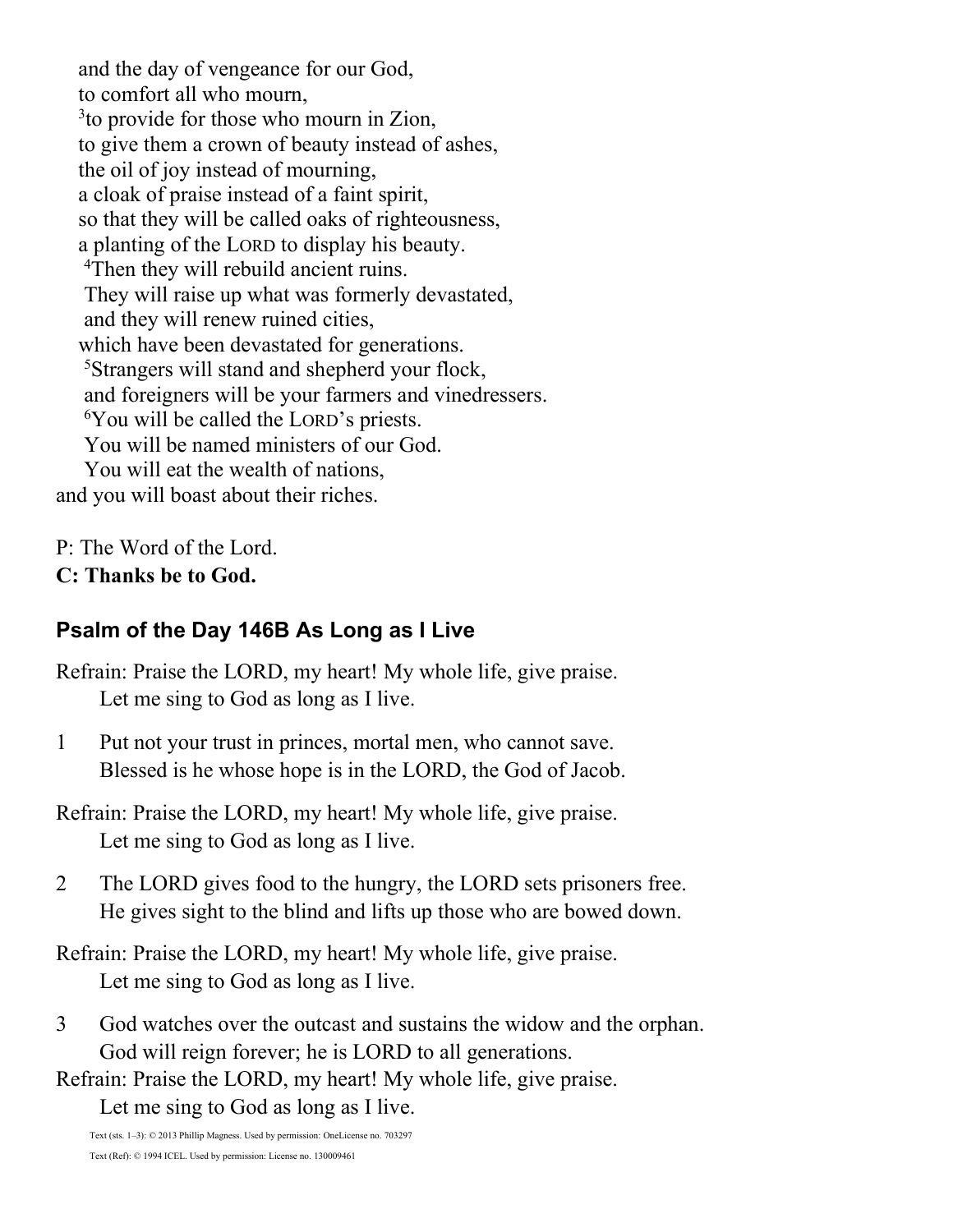## **Second Reading Acts 4:23–31**

<sup>23</sup>After Peter and John were released, they went to their own friends and reported everything the high priests and the elders had said. <sup>24</sup>When they heard this, with one mind they raised their voices to God and said, "Master, you are the God who made the heaven, the earth, the sea, and everything in them. <sup>25</sup>By the Holy Spirit, through the mouth of our father David, your servant, you said:

Why do the nations rage and the peoples plot in vain?  $^{26}$ The kings of the earth take their stand, and the rulers are gathered together against the Lord and against his Anointed One.

 $27$  "For certainly, in this city both Herod and Pontius Pilate, along with the Gentiles and people of Israel, were gathered together against your holy servant Jesus, whom you anointed. <sup>28</sup>They did whatever your hand and your plan had decided beforehand should happen.

 $29$  "Now Lord, look at their threats and give to your servants the ability to keep on speaking your word with all boldness <sup>30</sup>as you stretch out your hand to heal and as signs and wonders take place through the name of your holy servant Jesus."

 $31$ After they prayed, the place where they were gathered was shaken. Also, everyone was filled with the Holy Spirit, and they continued to speak the word of God with boldness.

The Word of the Lord. **Thanks be to God.**

## **Gospel Acclamation**

Alleluia, alleluia, alleluia. Jesus is the light of the world; in him we have the light of life. Alleluia, alleluia, alleluia.

## **Gospel Luke 4:16–30**

 $16$ He went to Nazareth, where he had been brought up. As was his custom, he went into the synagogue on the Sabbath day and stood up to read.  $^{17}$ The scroll of the prophet Isaiah was handed to him. He unrolled the scroll and found the place where it was written:

<sup>18</sup>The Spirit of the Lord is on me, because he anointed me to preach good news to the poor. He has sent me to proclaim freedom to the captives and recovery of sight to the blind, to set free those who are oppressed, <sup>19</sup> and to proclaim the year of the Lord's favor.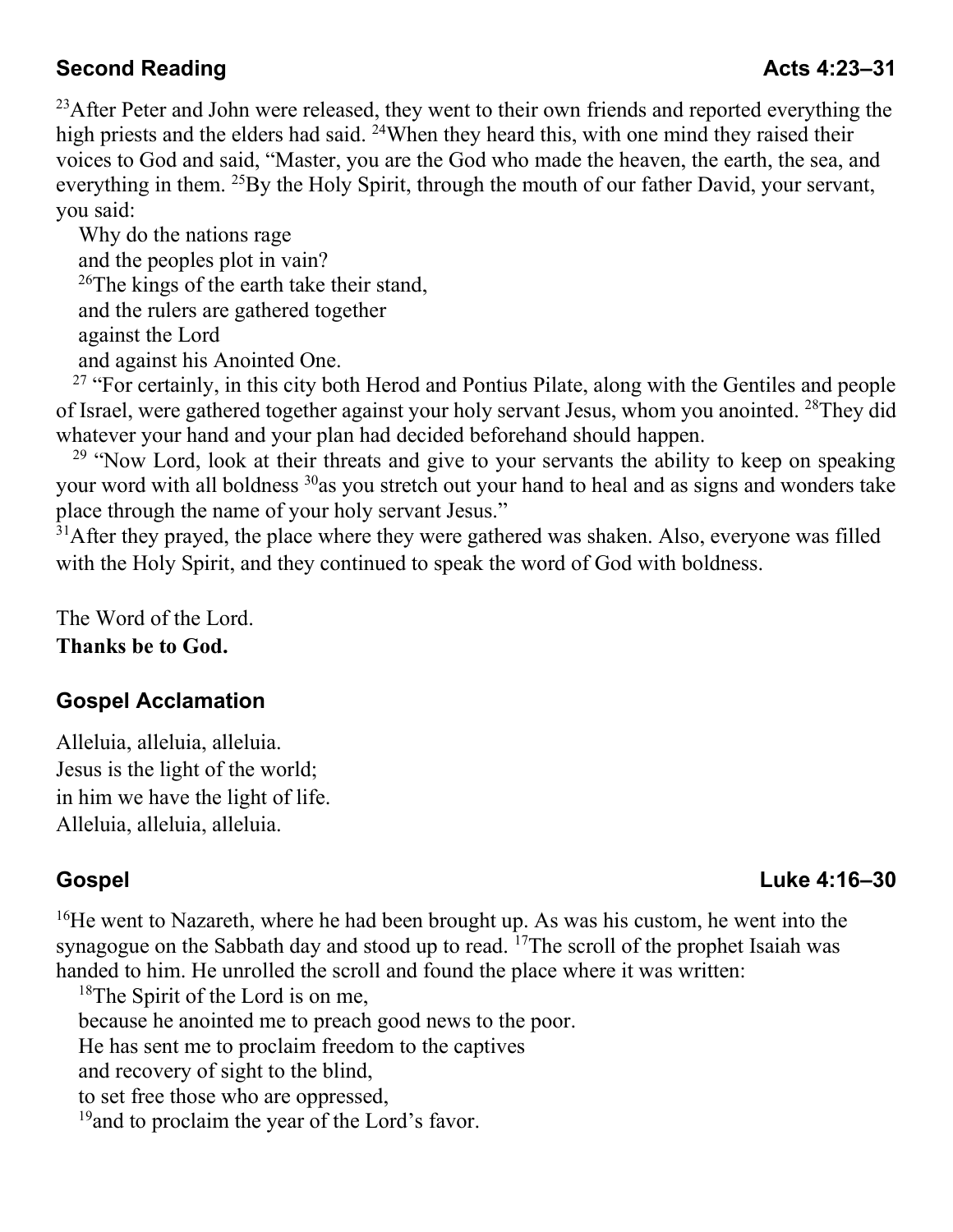<sup>20</sup>He rolled up the scroll, gave it back to the attendant, and sat down. The eyes of everyone in the synagogue were fastened on him.  $^{21}$ He began to tell them, "Today, this Scripture is fulfilled in your hearing."

 $^{22}$ They all spoke well of him and were impressed by the words of grace that came from his mouth. And they kept saying, "Isn't this Joseph's son?"

<sup>23</sup>He told them, "Certainly you will quote this proverb to me, 'Physician, heal yourself!' Do here in your hometown everything we heard you did in Capernaum."<sup>24</sup>And he said, "Amen I tell you: No prophet is accepted in his hometown. <sup>25</sup>But truly I tell you: There were many widows in Israel in the days of Elijah, when the sky was shut for three years and six months, while a great famine came over all the land. <sup>26</sup>Elijah was not sent to any of them, but to a widow of Zarephath, in Sidon. <sup>27</sup>And there were many lepers in Israel in the time of Elisha the prophet, yet not one of them was healed except Naaman the Syrian."

 $^{28}$ All those who were in the synagogue were filled with rage when they heard these things. <sup>29</sup>They got up and drove him out of the town. They led him to the brow of the hill on which their town was built, in order to throw him off the cliff.  $30$ But he passed through the middle of them and went on his way.

The Gospel of the Lord. **Praise be to you, O Christ!**

#### **Hymn of the Day: 384 Hail to the Lord's Anointed**

- 1 Hail to the Lord's anointed, great David's greater Son! Hail, in the time appointed, his reign on earth begun! He comes to break oppression, to set the captive free, to take away transgression, and rule in equity.
- 2 He comes with rescue speedy to those who suffer wrong, to help the poor and needy and bid the weak be strong, to give them songs for sighing, their darkness turn to light whose souls, condemned and dying, are precious in his sight.
- 3 Kings shall bow down before him and gold and incense bring; all nations shall adore him, his praise all people sing. To him shall prayer unceasing and daily vows ascend, his kingdom still increasing, a kingdom without end.
- 4 O'er ev'ry foe victorious, he on his throne shall rest, from age to age more glorious, all blessing and all-blest. The tide of time shall never his covenant remove; his name shall stand forever—that name to us is Love.

Text: Public domain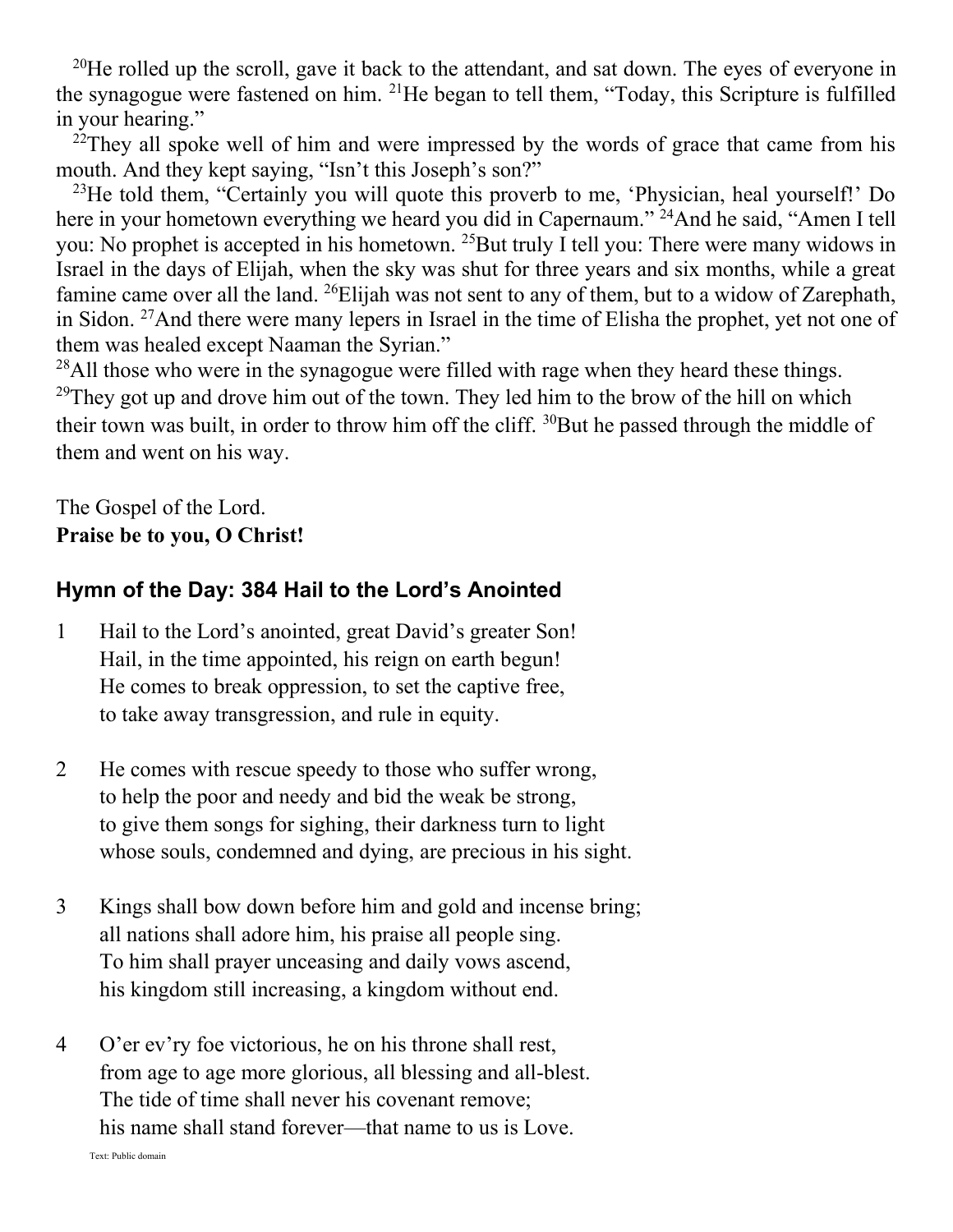#### **Sermon**

## **Apostles' Creed**

**I believe in God, the Father Almighty, maker of heaven and earth.**

**I believe in Jesus Christ, his only Son, our Lord, who was conceived by the Holy Spirit, born of the Virgin Mary, suffered under Pontius Pilate, was crucified, died, and was buried. He descended into hell. The third day he rose again from the dead. He ascended into heaven and is seated at the right hand of God the Father Almighty. From there he will come to judge the living and the dead.**

**I believe in the Holy Spirit, the holy Christian Church, the communion of saints, the forgiveness of sins, the resurrection of the body, and the life everlasting. Amen.**

## **Prayer of the Church**

Almighty God and Father, we thank you for all your mercies, especially for the gift of your Son, through whom you have revealed your gracious will. We praise you for the Holy Spirit and his working through the means of grace.

**Plant your Word in our hearts, and cause it to produce fruit in our lives.**

Strengthen and defend your Church, that by your Word and sacraments faith may grow and love toward all may increase.

**Support all who spread the light of your truth throughout the world.**

Keep our children in the grace of their baptisms. Enable their parents to train them in lives of faith.

**Raise up Christians to serve you in the ministry of the Word and in all godly walks of life.**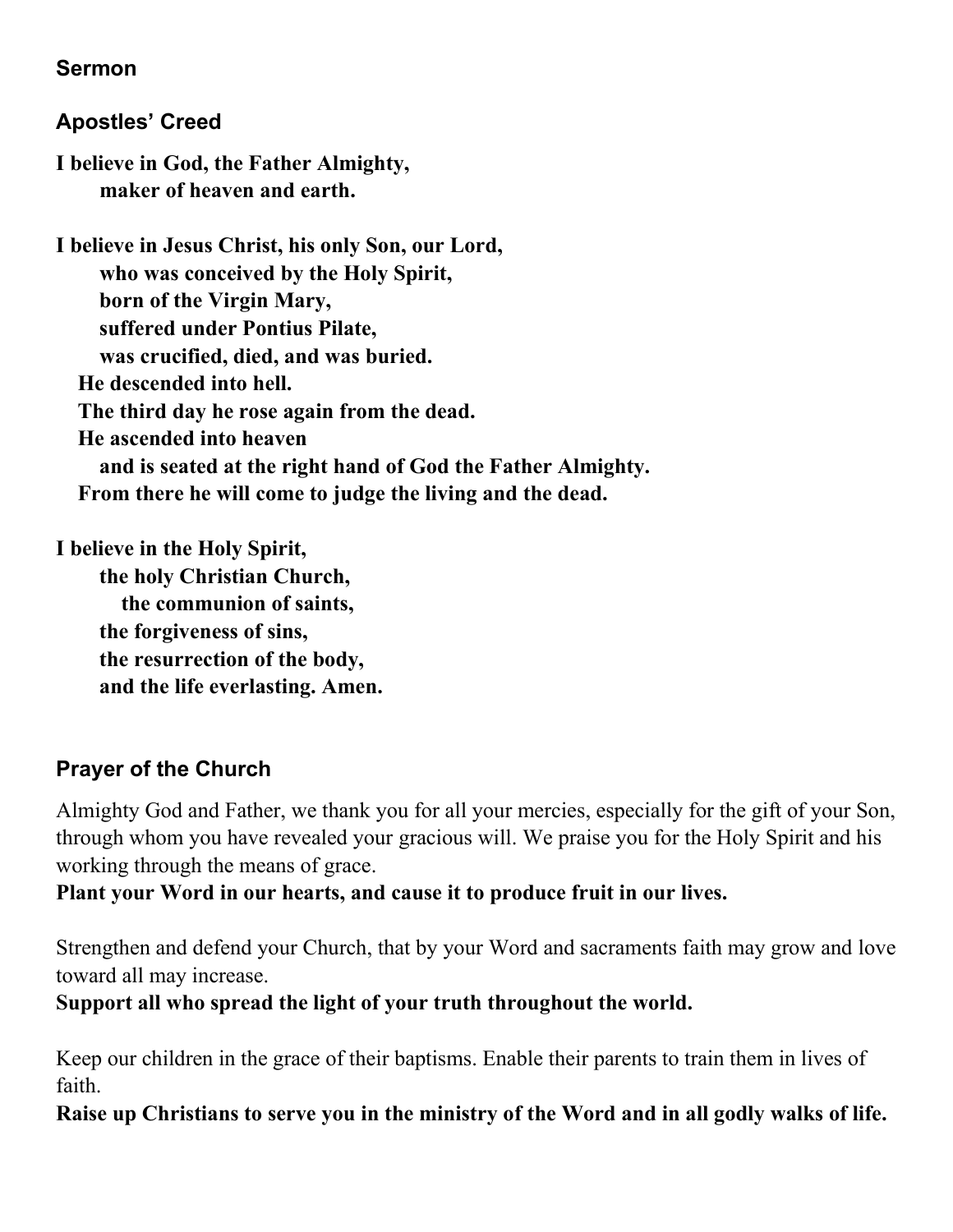Preserve our nation in justice and honor. Guide and bless all who make, administer, and judge our laws.

## **Give them wisdom that they may promote justice and hinder evil.**

Let your blessing rest on planting and harvest, commerce and industry, medicine and science, the arts and culture. Protect all who travel, and care for those whose work is difficult or dangerous.

#### **Be with all who devote themselves to any useful task.**

Comfort all who are in sorrow or need, sickness or adversity, *[especially . . . here name the person and the cause of the petition]*. Remember those who suffer persecution for the faith. Have mercy on those for whom death draws near.

#### **Grant them your love, and take them into your tender care.**

Hear us, Lord, as we pray in silence.

#### *Silent prayer*

We remember with thanksgiving those who have loved and served you, who now rest from their labors, *[especially . . . here name the person]*. Console those who are mourning or living with sadness.

## **Keep us in the true faith, and bring us at last to the joys of heaven.**

Grant us these things, Father, for the sake of Jesus, who died and rose again. **Amen.**

## **Offering Prayer**

## **Offering**

You can give your offerings from your smartphone with the new **Vanco Mobile** app, which can be downloaded for free at Google Play or the App Store. You can also give at [holytrinitylutheranwyoming.com](http://holytrinitylutheranwyoming.com/) by clicking the Offerings link at the top of the page. If you have any questions about any of these options, please contact Dave Vogel at [financialsecretary@holytrinity-wels.net](mailto:financialsecretary@holytrinity-wels.net) or 616-808-6320.

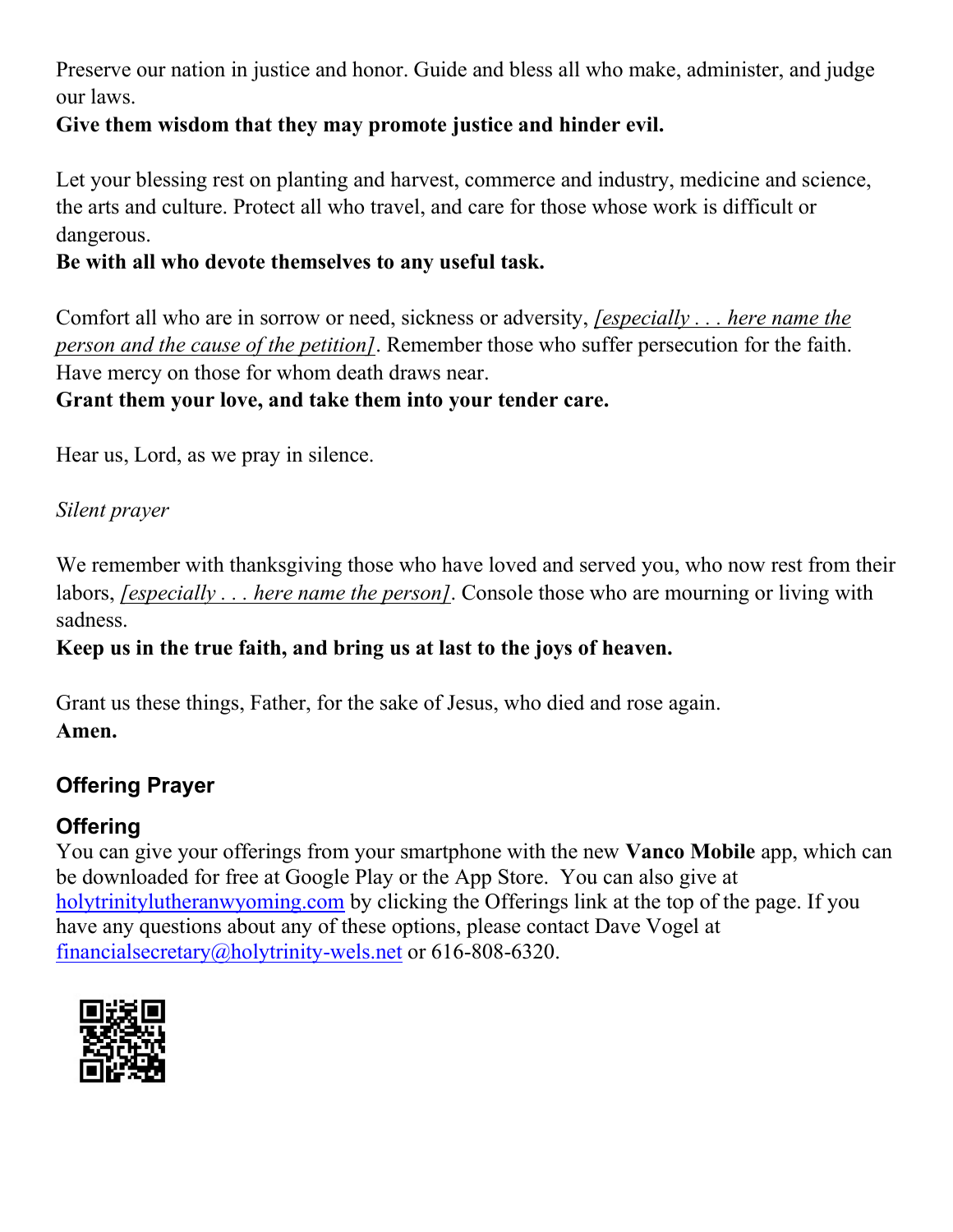## **Hymn: 313 Hark the Glad Sound! The Savior Comes**

- 1 Hark the glad sound! The Savior comes, the Savior promised long; let ev'ry heart prepare a throne and ev'ry voice a song.
- 2 He comes the pris'ners to release, in Satan's bondage held; the gates of brass before him burst, the iron fetters yield.
- 3 He comes the broken heart to bind, the bleeding soul to cure, and with the treasures of his grace to‿enrich the humble poor.
- 4 Our glad hosannas, Prince of Peace, your welcome shall proclaim, and heav'n's eternal arches ring with your belovèd name. Text: Public domain

## **Prayer**

## **Lord's Prayer**

**Our Father in heaven, hallowed be your name, your kingdom come, your will be done on earth as in heaven. Give us today our daily bread. Forgive us our sins, as we forgive those who sin against us. Lead us not into temptation, but deliver us from evil. For the kingdom, the power, and the glory are yours now and forever. Amen.**

## **Blessing**

The Lord bless you and keep you. The Lord make his face shine on you and be gracious to you. The Lord look on you with favor and  $+$  give you peace. **Amen.**